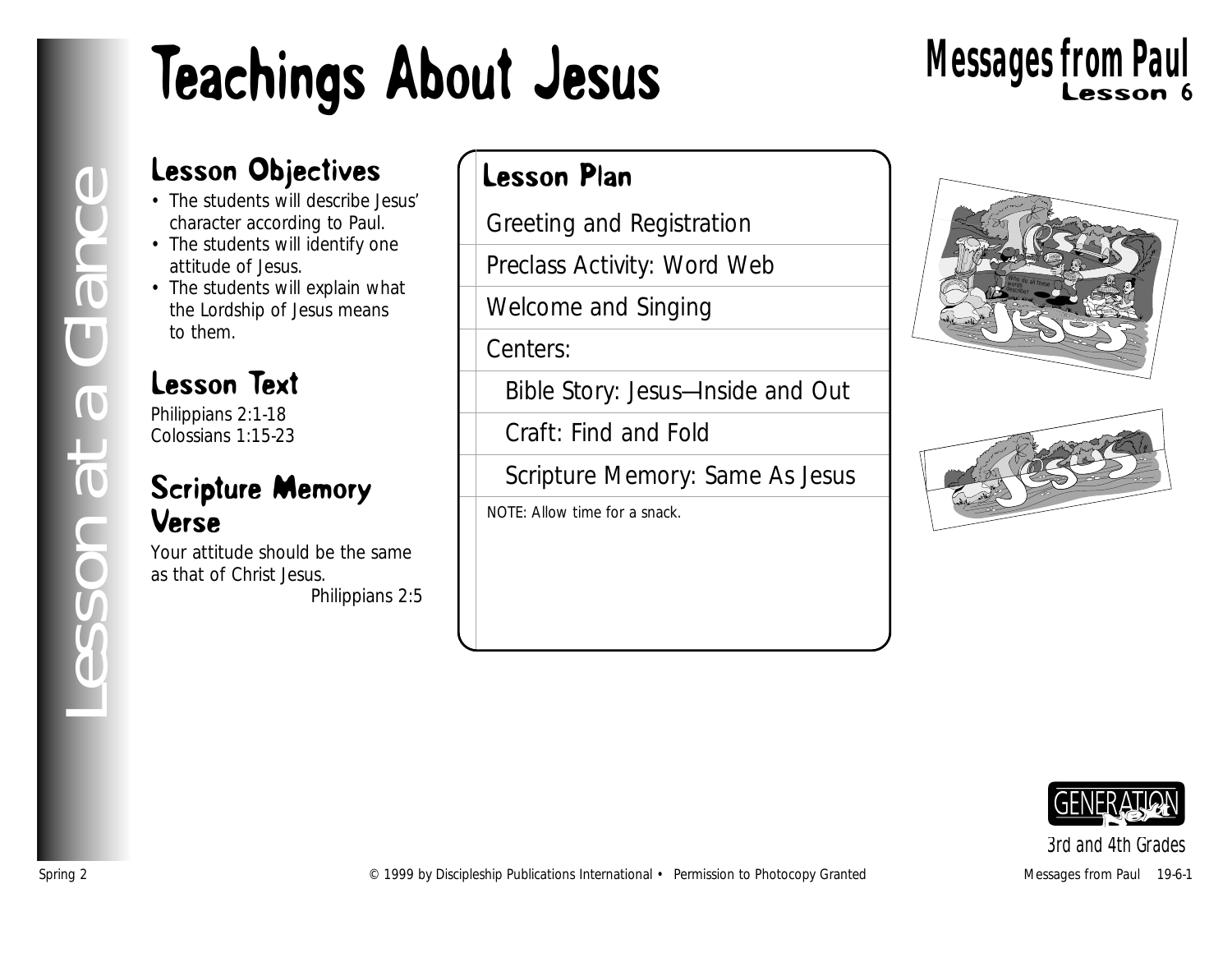# **Teachings About Jesus** Messages from Paul Messages from Paul Proposed and About Jesus About 1981

#### Word Web

The students will preview today's lesson as they make a collage of Jesus' attributes.

#### **Materials**

*For each student:*

- 1 piece of construction paper, 9" x 12"
- magazines and newspaper
- markers
- glue
- scissors

*For the teacher:*

• large writing surface

#### Preparation

- 1. On the large writing surface, neatly print the following: tender, compassionate, humble, serving, obedient, unselfish.
- 2. Make a sample of this activity to show the students.

#### Instructions

- 1. Greet the students as they arrive. Tell them that in today's lesson they will learn about Paul's teaching about Jesus. Show them your sample. Explain that the Preclass Activity will help them to think about different qualities of Jesus.
- 2. Have the students write "JESUS" in the middle of their papers, and then draw a box around his name.
- 3. Next, have them draw, write or find pictures of words that describe Jesus. They may use the words that you have provided on the large writing surface or others. Have them glue or draw the pictures on their papers and then draw a line connecting to Jesus, as shown.
- 4. Circulate among the students to offer help and encouragement.

#### Teacher Tips

- This activity can also be done as a mural, with all the students working together to create one large banner that can be displayed in the class.
- Bring in old Sunday school teaching pictures or materials that the students can cut up for this activity.
- Play contemporary Christian music during this activity.



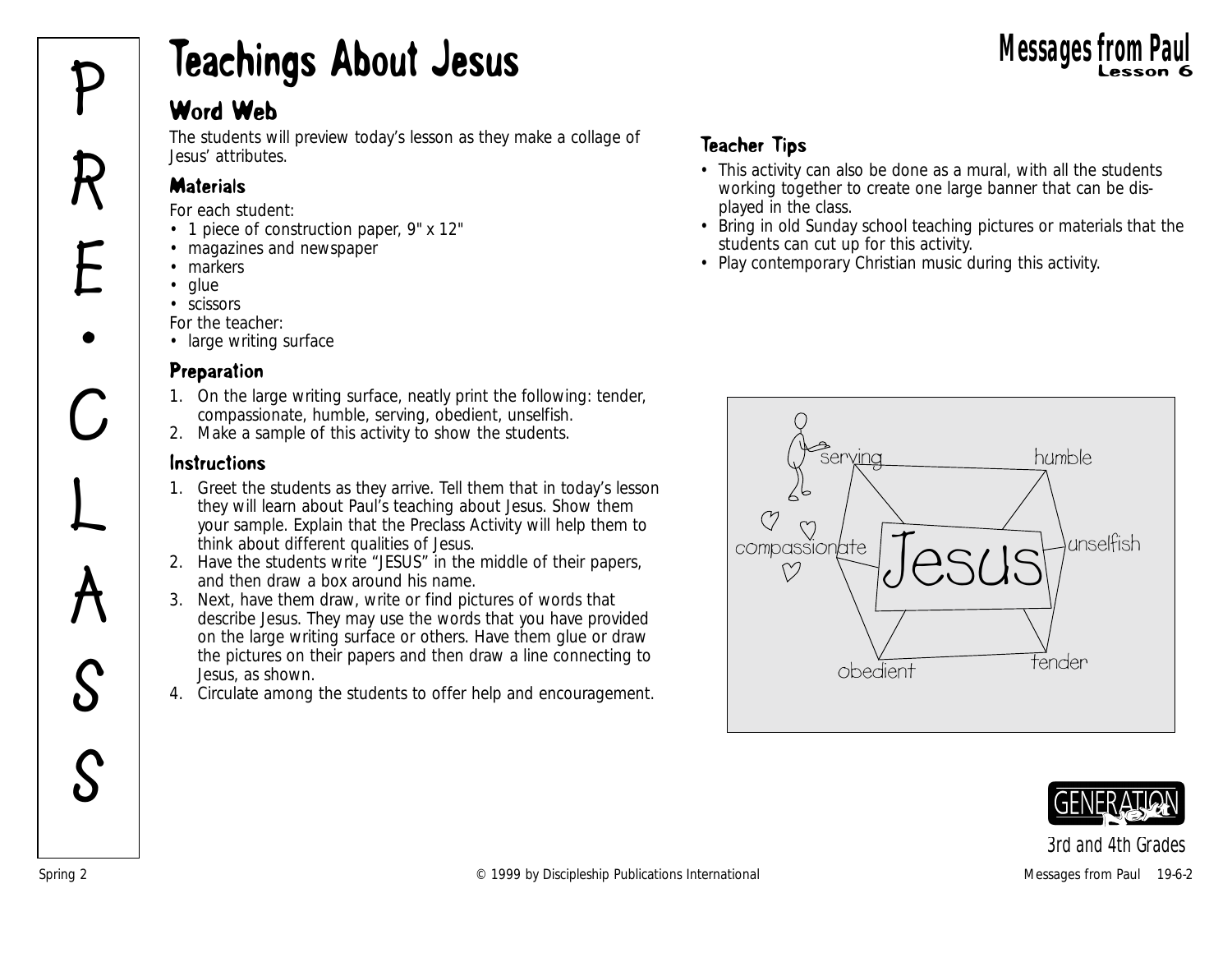## **Teachings About Jesus** Messages from Paul Messages from Paul Lesson 6

#### Jesus—Inside and Out

The students will participate in this unique look at Jesus' attributes.

#### **Materials**

*For the teacher:*

- 1 piece of banner paper, 6'
- invisible tape
- 8 index cards, 3" x 5"
- markers

#### Preparation

- 1. Trace the outline of an adult's body on the banner paper. Neatly print "Jesus" above the head. Add the features provided in the example on the back of this Lesson Card (eyes, mouth, heart, hands).
- 2. Print each of the following references on the index cards: Colossians 1:15, Colossians 1:16, Colossians 1:18, Colossians 1:20, Philippians 2:1, Philippians 2:14-15, Philippians 2:7, Philippians 2:8.
- 3. Display the outline on a wall or on the floor.

#### Introducing the Bible Story

Open your Bible to Philippians and Colossians. Tell the students that in today's Bible Story they will learn about Paul's teachings about Jesus. Explain that in his letters to the church in Colosse and Philippi, Paul described Jesus as being equal to God. *In our activity today, we will look at different aspects of Jesus and see how Jesus was fully God and fully man.* Ask the students to open their Bibles to the books of Philippians and Colossians.

- *What are some words that you would use to describe God?*
- *What are some words that you would use to describe Jesus?*
- *Paul used some words to describe Jesus. Can you guess what words he used?*

#### Presenting the Bible Story

Show the students the index cards that you prepared. Explain that on each one there is a reference that contains one of Paul's descriptions of Jesus. Tell the students that they will take turns looking up these references and making a display of Jesus' attributes. Use the following guide to direct the students where to tape their cards on the figure.

Distribute the index cards to the students. Tell them to look up the scripture reference written on their index cards. Choose students to come and read their scripture to the group. Tell them where their card corresponds on the diagram and give them a piece of tape to put it on the banner paper. Write the words that describe the attribute above the index card, as shown on the back of this Lesson Card.

#### Activity Guide

| Reference           | Part of Body     | Attribute                  |
|---------------------|------------------|----------------------------|
| Colossians 1:15     | Above head       | Image of invisible God     |
| Colossians 1:16     | Hand             | All things created by him  |
| Colossians 1:18     | Head             | Head of the body           |
| Colossians 1:20     | Arm              | Hung on the cross          |
| Philippians 2:1     | Heart            | Comforts us with his love  |
| Philippians 2:14-15 | Mouth            | Never complained or argued |
| Philippians 2:7     | <b>Shoulders</b> | Served everyone            |
| Philippians 2:8     | Feet             | Walked to the cross        |

#### Sharing with Others

Ask the students which of these attributes is the most important to them and why. Encourage them to share what they have learned today with a friend. Close with a prayer thanking God for Jesus.

#### Teacher Tips

• Do not force a student to read. Pair students who have difficulty reading with others who can help and encourage them.

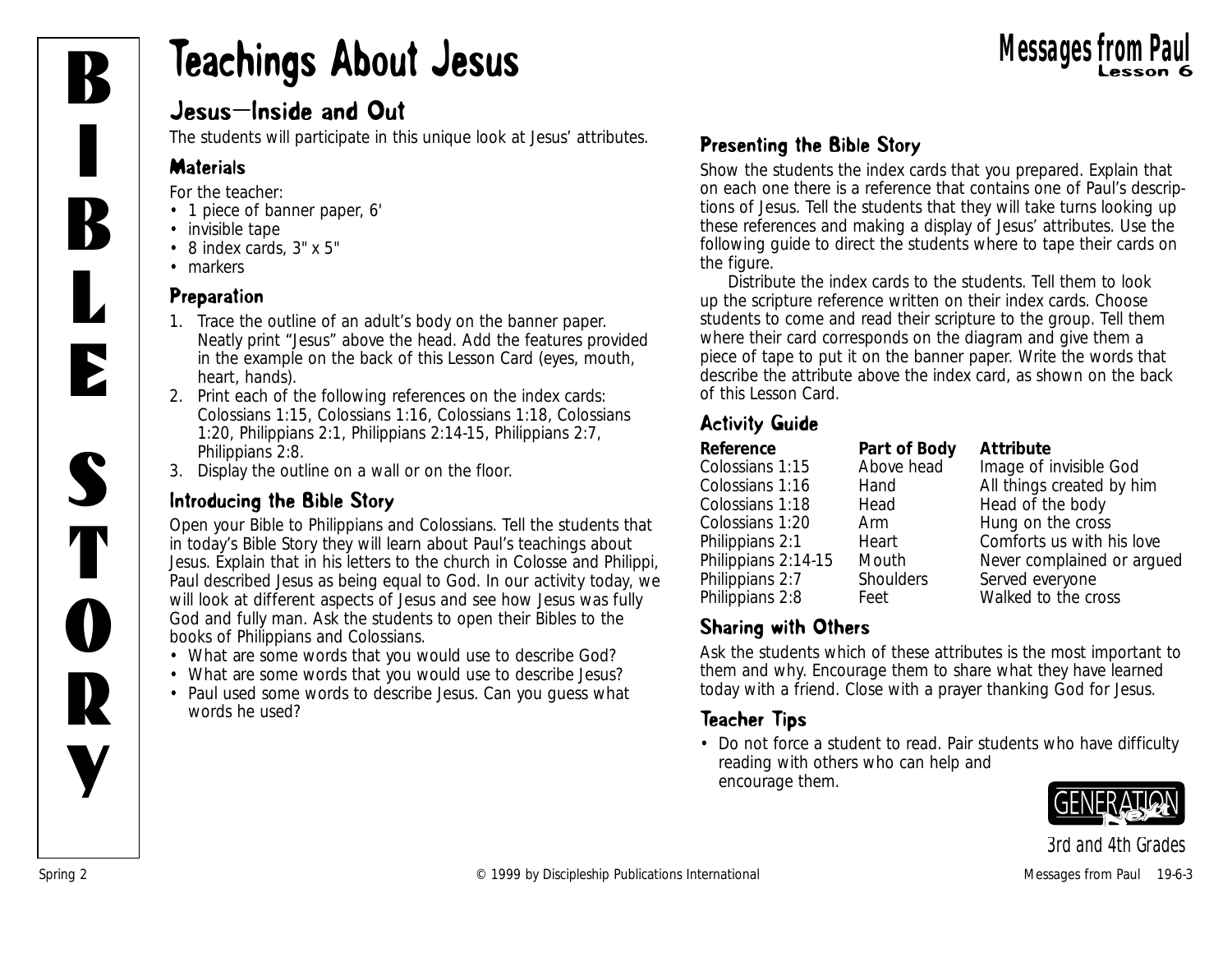## **Teachings About Jesus** Messages from Paul Messages from Paul



Spring 2 **Example 2** C 1999 by Discipleship Publications International Messages from Paul 19-6-4

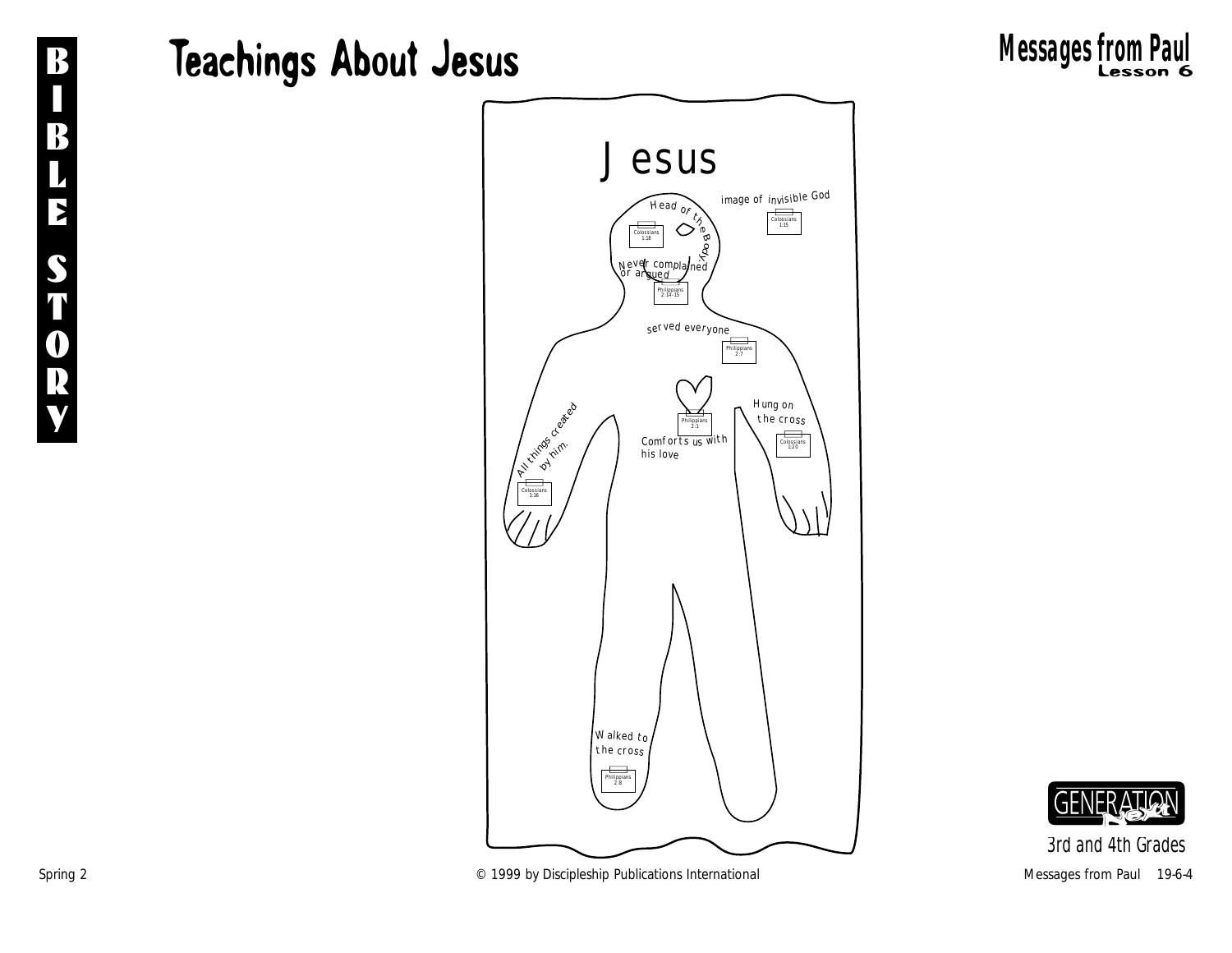### Teachings About Jesus

#### Find and Fold

The students will make a craft to remind them of Paul's teachings about Jesus.

#### **Materials**

*For each student:*

- crayons or markers *For the teacher:*
- scissors

*Reproducible Pages:*

• Page A, 1 copy for each student

#### Preparation

- 1. Cut out the folding pictures from the copies of Reproducible Page A.
- 2. Make a sample craft to show the students.

#### Instructions

- 1. Introduce the craft as follows: *In class today you are learning what Paul wrote to the churches about Jesus. Paul wanted the disciples to understand that Jesus was equal to God and was our perfect example of how to live. Paul also wanted them to understand that they should always try to have the same attitude as Jesus. Today we will make a folding picture with words hidden in the scene.* Show the students your sample with the picture unfolded. Explain to them that there are six descriptive words about Jesus hidden in the pictures. Read the question written on the picture. Fold the picture and show them the word "Jesus" spelled out.
- 2. Distribute the folding pictures you prepared and crayons. Have them color their pictures. Have them circle the six hidden words, as shown in Figure A. (tender, compassionate, humble, serving, obedient, unselfish)
- 3. Have the students fold their pictures in half lengthwise, see Figure B. Have them fold back the top along the dashed line. See Figure C.
- 4. Have the students write their names on the backs of their pictures.

#### **Conclusion**

Ask the student how it makes them feel to know that they can imitate Jesus' example and have the same attitude that he had. Share from your own life. Encourage them that their craft will remind them of ways they can imitate Jesus. Close with a prayer for the students to imitate Jesus.

**Messages from** 

#### Teacher Tips

- When you instruct the students to fold their pictures, demonstrate this using your sample.
- If necessary, fold the pictures for the students prior to class, as described in Step 3.







A

**F** 

T

 $\bigcap$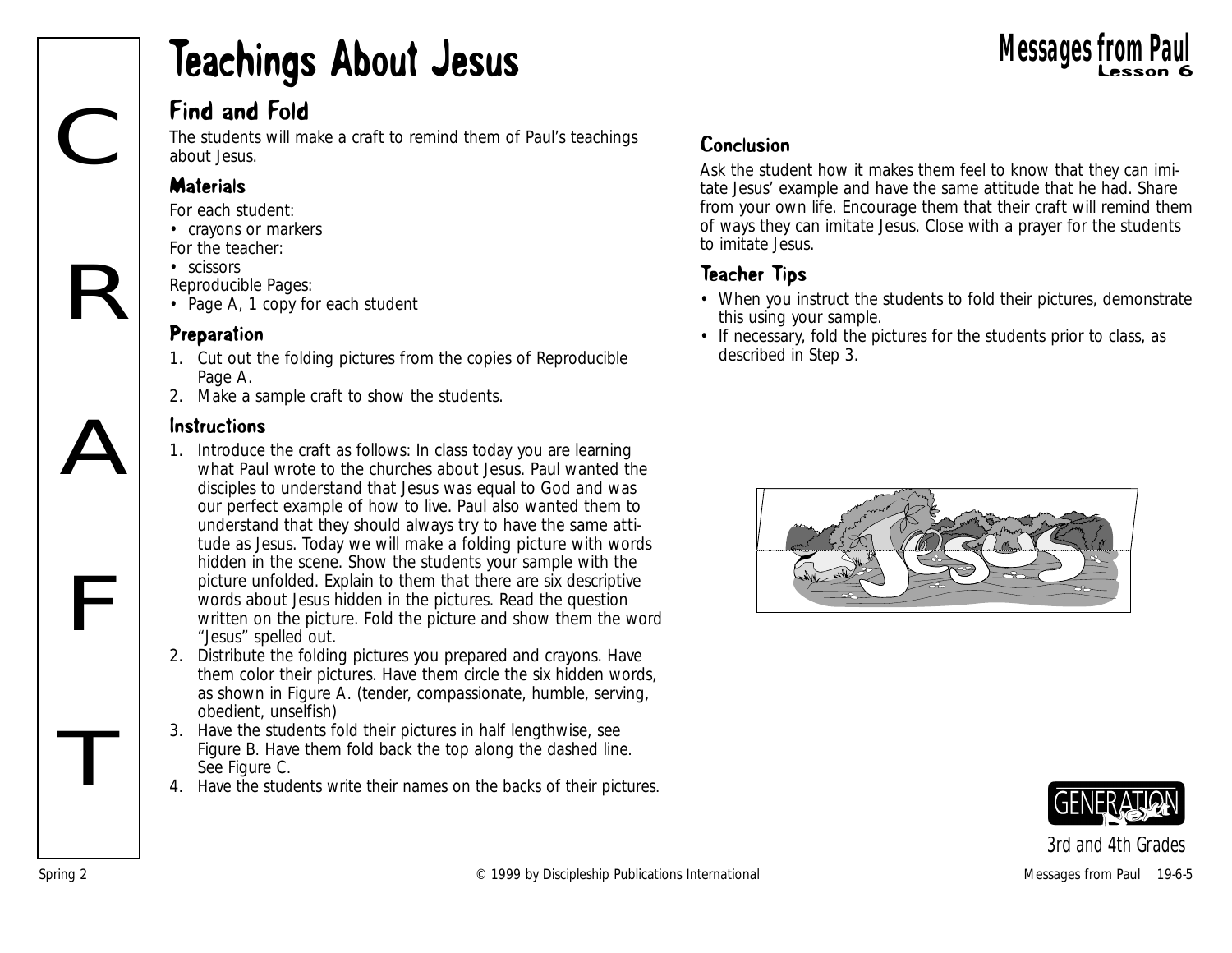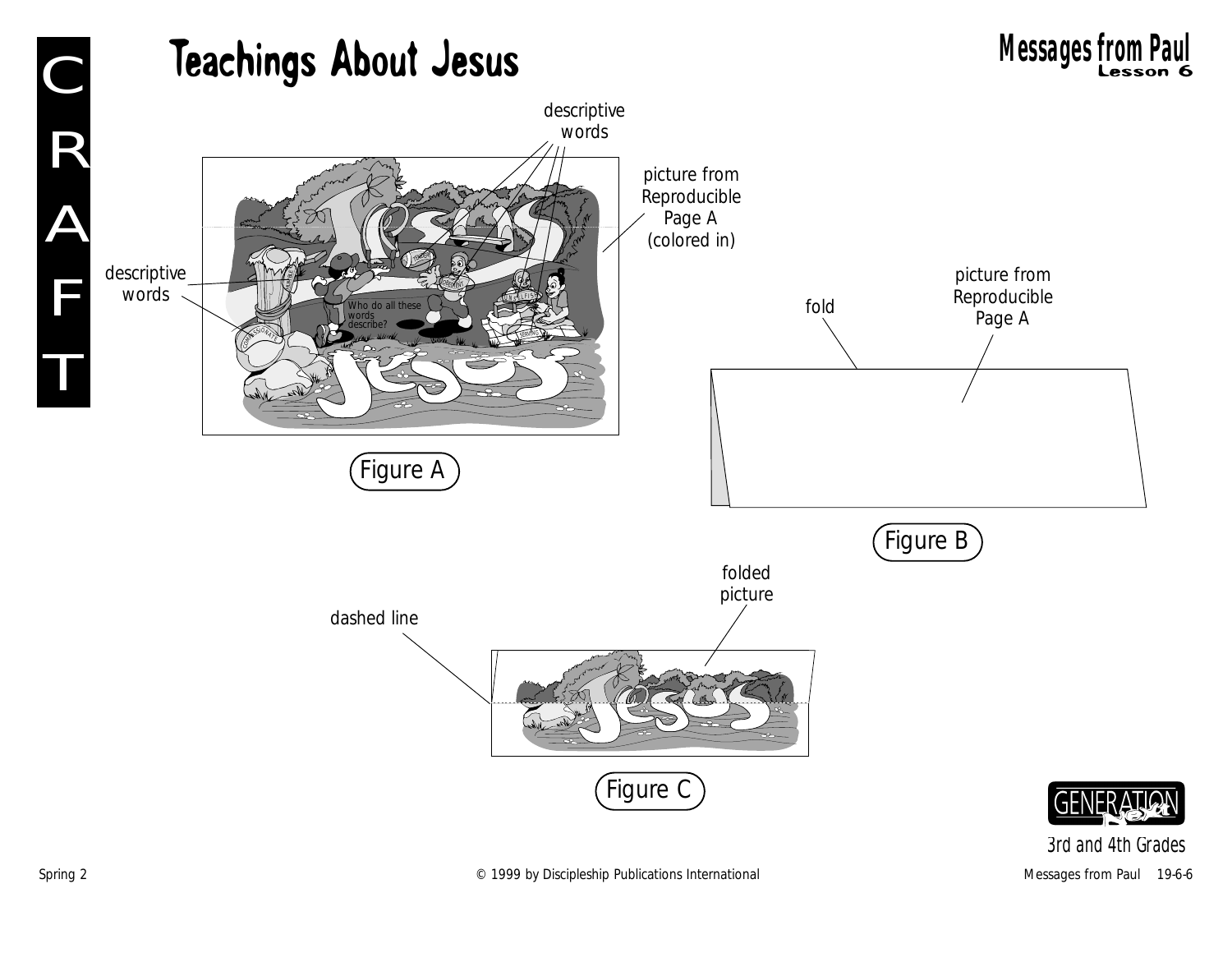

## SC **Teachings About Jesus** Messages from Paul

#### Same As Jesus

The students will learn and memorize this week's Scripture Memory Verse through this high-energy activity.

#### Scripture Memory Verse

Your attitude should be the same as that of Christ Jesus. *Philippians 2:5*

#### **Materials**

No additional materials are needed.

#### Preparation

Practice leading this activity

#### Instructions

- 1. Introduce today's activity: *In your Bible Story today, you are learning about Paul's teaching about Jesus. Paul taught that Jesus was fully God and fully man. Paul described Jesus in many different ways for people to understand how he was just like God. Most importantly, Paul wanted the disciples to understand that Jesus was a perfect example for us to follow today, which is why he wrote the words we will learn and memorize today.*
- 2. Show the students the Scripture Memory Verse on the back of this Lesson Card. Say it to them three times while they follow silently. Ask them to say it together with you three more times.
- 3. Ask the students what they think this Scripture means. Ask them what kinds of attitudes Jesus had toward others. (forgiving, loving, compassion, gentle, firm, strong, truthful, etc.) Explain that Paul told the disciples that they should strive to have the same attitude as Jesus by making other people more important than themselves. Ask the students if this is easy to do. Why or why not?
- 4. Tell the students to stand up and give each other enough room to move around. Have the students touch their head, shoulders, knees and toes. Then have them touch their eyes, ears, mouth and nose. If you are familiar with the song, "Head, Shoulders, Knees and Toes" do this once with the students. Point out that Paul wanted the disciples to be like Jesus in every way.
- 5. Tell the students that they will say the Scripture Memory Verse, one time for each of these parts of their body. For example, they will say it once while pointing to their head, once while pointing to their shoulders, etc. until they have done this eight times.
- 6. Now, have them form a circle. Choose two students to say the verse together from memory. When they are finished, they may choose two more students to go next. Continue until all the students have had a chance to say the verse with a partner. Encourage the students to help each other when they forget a word.
- 7. Ask for volunteers to say the verse alone from memory.

#### Conclusion

Ask the students how it makes them feel to know that they can have the same attitude of Jesus. Close with a prayer thanking God for Jesus.

#### Teacher Tips

- Think of additional ways to review this Scripture Memory Verse.
- Be sensitive to students who are physically challenged. Include them as much as possible and encourage their participation.

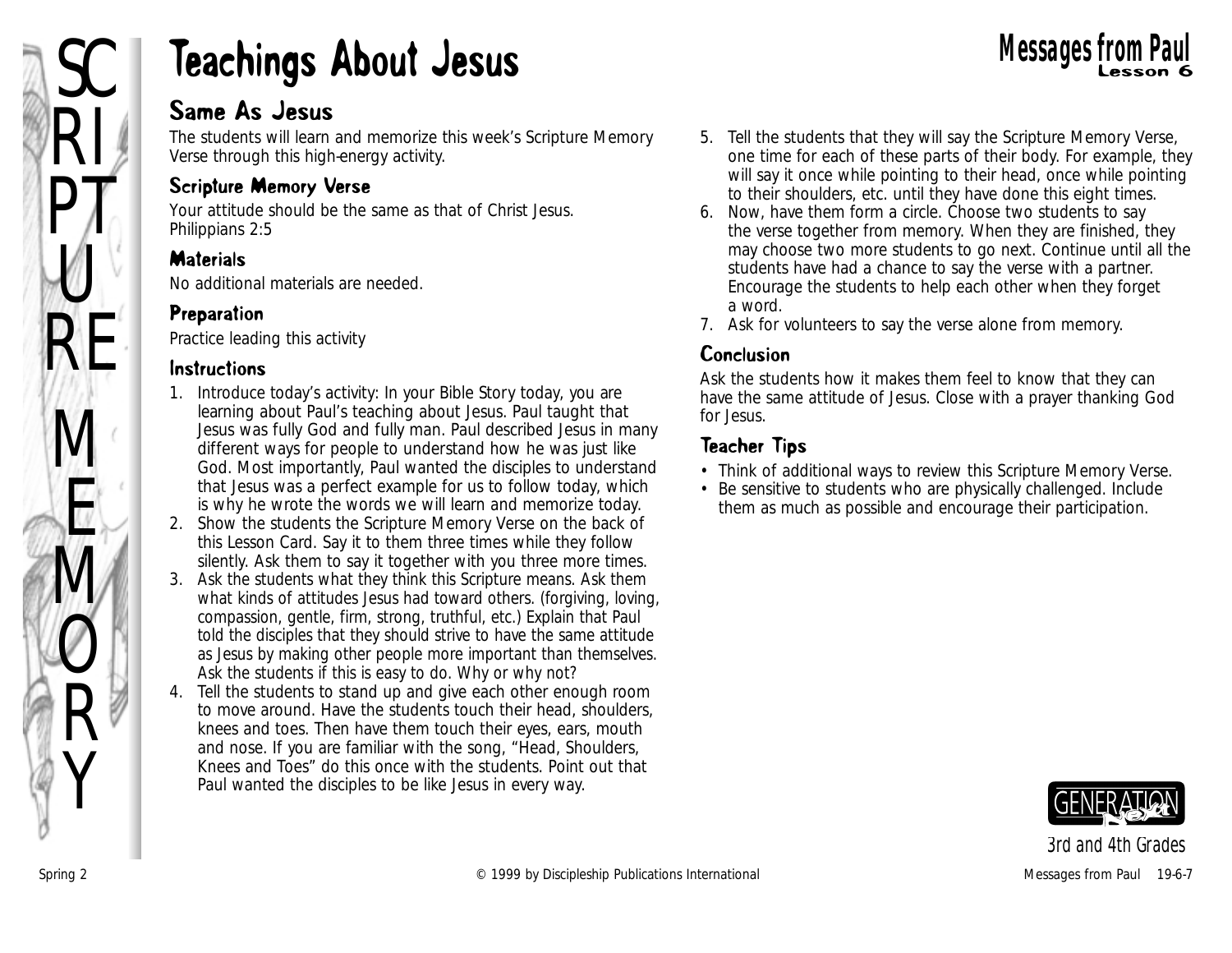**Teachings About Jesus** Messages from Paul Messages from Paul



# Your attitude should be the same as that of Christ Jesus. Philippians 2:5

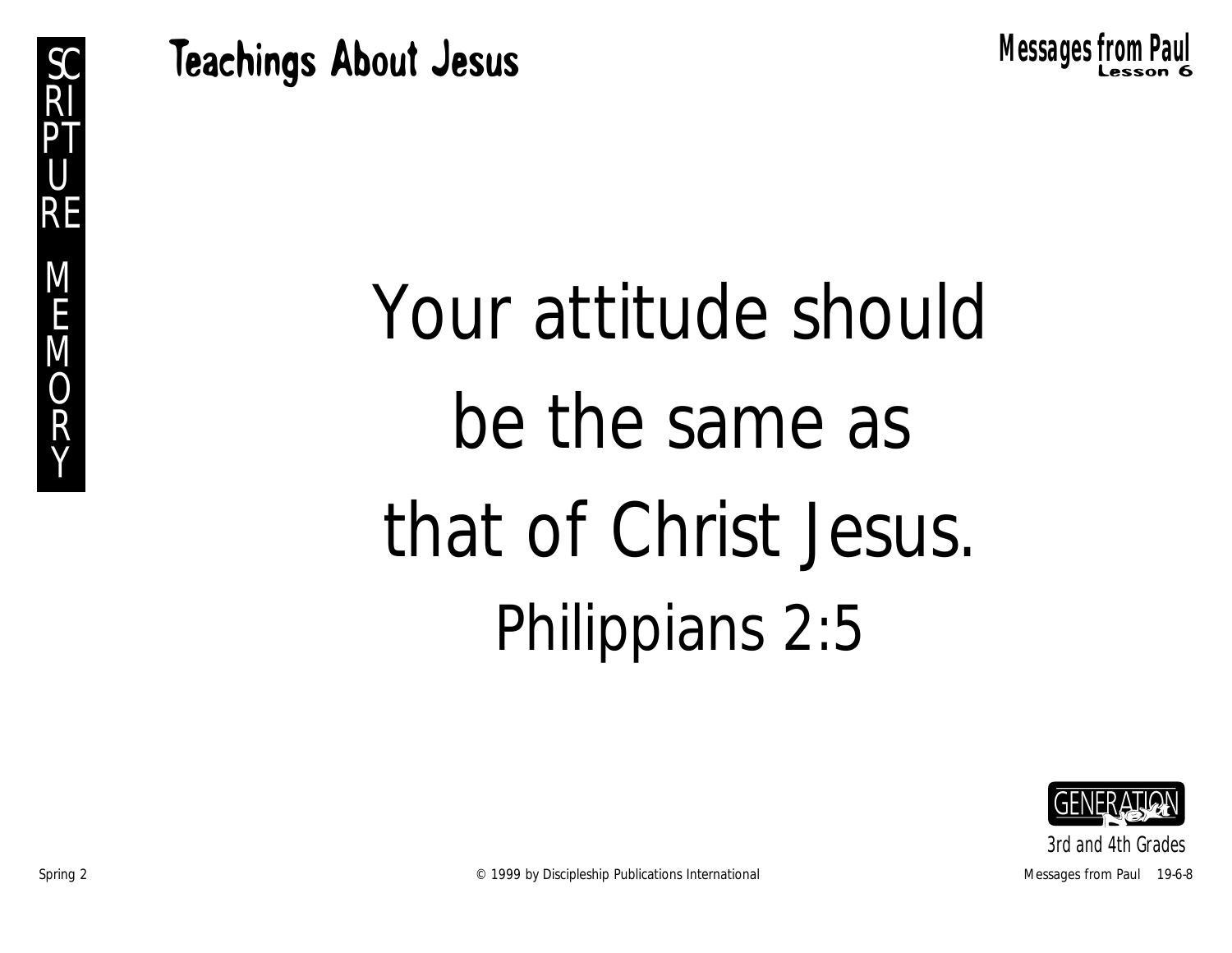P

R

E •

C

L

 $\sum_{i=1}^{n}$ 

 $\sum_{i=1}^{n}$ S

#### Teachings About Jesus **Messages from Paul**

#### Lesson Objectives

- The students will describe Jesus' character according to Paul.
- The students will identify one attitude of Jesus.
- The students will explain what the Lordship of Jesus means to them.

#### Lesson Text

Philippians 2:1-18 Colossians 1:15-23

#### Scripture Memory Verse

Your attitude should be the same as that of Christ Jesus. *Philippians 2:5*

#### Lesson Plan

Greeting and Registration

Preclass Activity: Who Is Lord?

Welcome and Singing

Centers:

Life Application: In My Own Words

Game: Jesus' Password

Bible Skills: Memory Match

NOTE: Allow time for a snack.

#### Who Is Lord?

The students will review this week's lesson as they complete this activity and make a bookmark.

#### **Materials**

*For each student:*

- markers or crayons
- scissors
- pencil

*Reproducible Pages:*

• Page B, 1 copy for each student

#### **Preparations**

- 1. Complete the activity on your copy of Reproducible Page B.
- 2. Make a sample bookmark to show the students.

#### Instructions

- 1. Greet the students as they arrive. Remind them that this week they are learning about Paul's teachings about Jesus. Tell them that they will complete a word game and make a bookmark that will review ideas from the lesson.
- **Lesson Objectives**<br>
The numbers and decisions and one would be a more to excell publications international Freedom The numbers of Permission Terms and Singlet Computer at a more of Contact at a more of Contact at a more 2. Distribute the copies of Reproducible Page B and pencils. Have the students work with a partner. For each verse, they must find the correct word and circle it. Then they should write it in the spaces provided to uncover the secret message on the bookmark.
	- 3. Distribute the scissors and crayons. When the students have solved the hidden message, have them cut out and decorate their bookmarks.

#### Teacher Tips

• For sturdy bookmarks, reproduce Page B onto heavy paper.

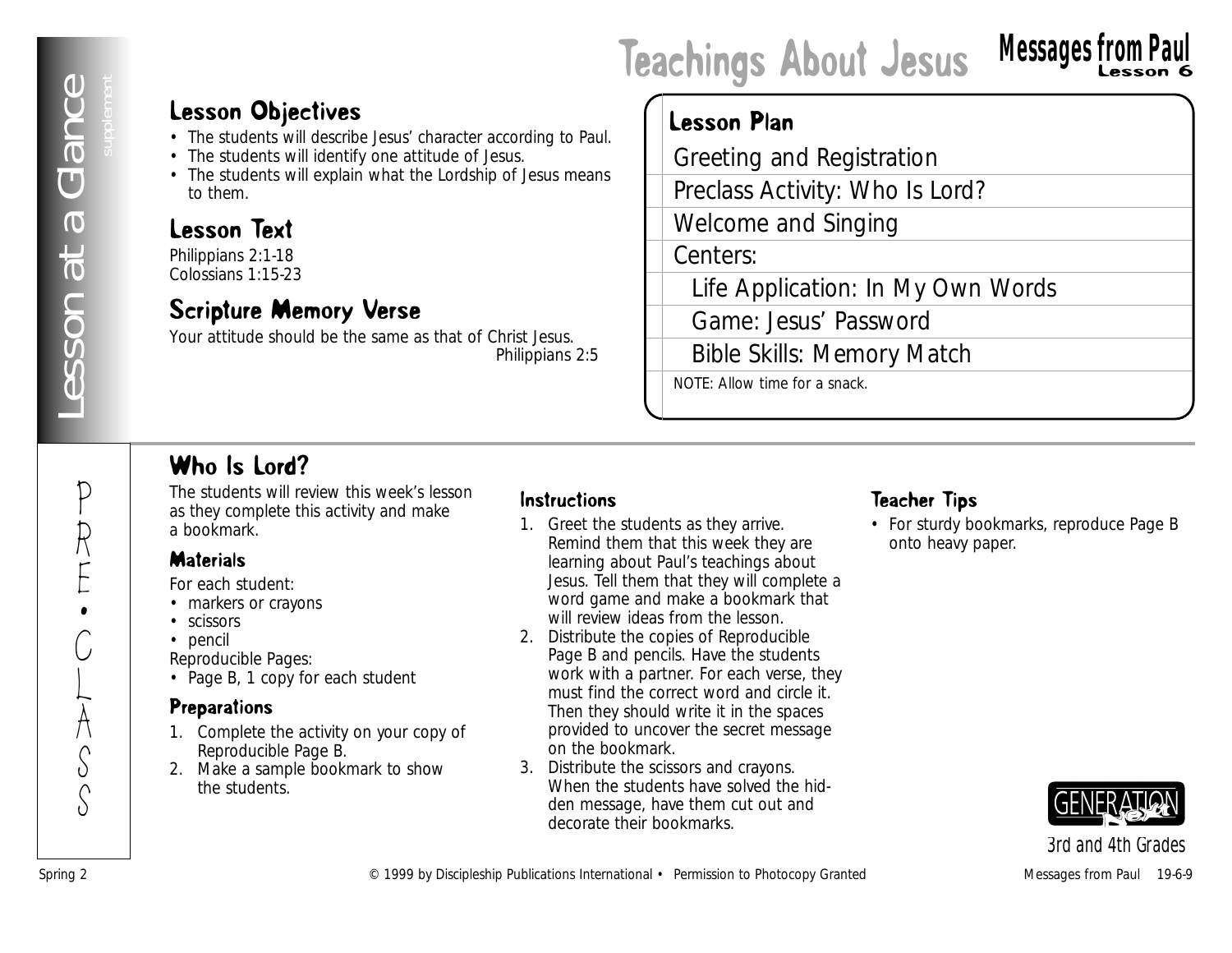L

i

f

e

 $\overline{\mathsf{A}}$ 

p

p

l

i

c

a

t

i

 $\Omega$ 

n



#### In My Own Words

The students will review this week's Bible Story as they consider what the Lordship of Jesus means to them.

#### **Materials**

*For each student:*

• pencil

*For the teacher:*

- large writing surface *Reproducible Pages:*
- Page C, 1 copy for each student

#### Preparation

- 1. Practice leading this activity.
- 2. Read Philippians 2:1-18 and Colossians 1:15-23 to review this week's Bible Story.

#### Reviewing the Bible Story

Open your Bible and mark Philippians 2:1-18 and Colossians 1:15-23. Remind the students that they are learning about Paul's teaching about Jesus. Ask the students what they remember from this week's Bible Story and the different attributes of Jesus. (Take responses.) Ask the students to listen for descriptions of Jesus as you read Philippians 2:1-18 followed by Colossians 1:15-23. When you are finished, ask them to name some different attributes of Jesus and write them on the large writing surface.

#### Life Application

On the large writing surface, neatly print: "Jesus is Lord." Explain that "Lord" refers to God. Paul wanted the disciples to understand that Jesus was not only a good man who did miracles and amazed the people by his teaching, but he was also God.

Ask the students how it would make them feel if someone said to them, "I am God." (Take responses.) Share how it would make you feel if someone said that to you. Tell the students that Jesus told his disciples that he and God were equal. Jesus wanted the disciples to understand that he was their Lord and their God.

Distribute the copies of Reproducible Page C and pencils. Explain that the Bible says that everyone will say "Jesus is Lord" one day. Explain to the students that it is important for them to think about what this means to them. Tell the students to write down a few thoughts about what this means to them. Offer some suggestions such as the following: Jesus deserves my complete obedience, Jesus is the most important person to me, Jesus should be able to do whatever he wants, etc.

#### Conclusion

Ask the students to imagine that Jesus is sitting among them at this moment. What would they want to say to him and why. Close with a prayer for the students to understand what it means to make Jesus Lord.

#### Teacher Tips

• Think of additional ways to make this activity meaningful and memorable for the students.

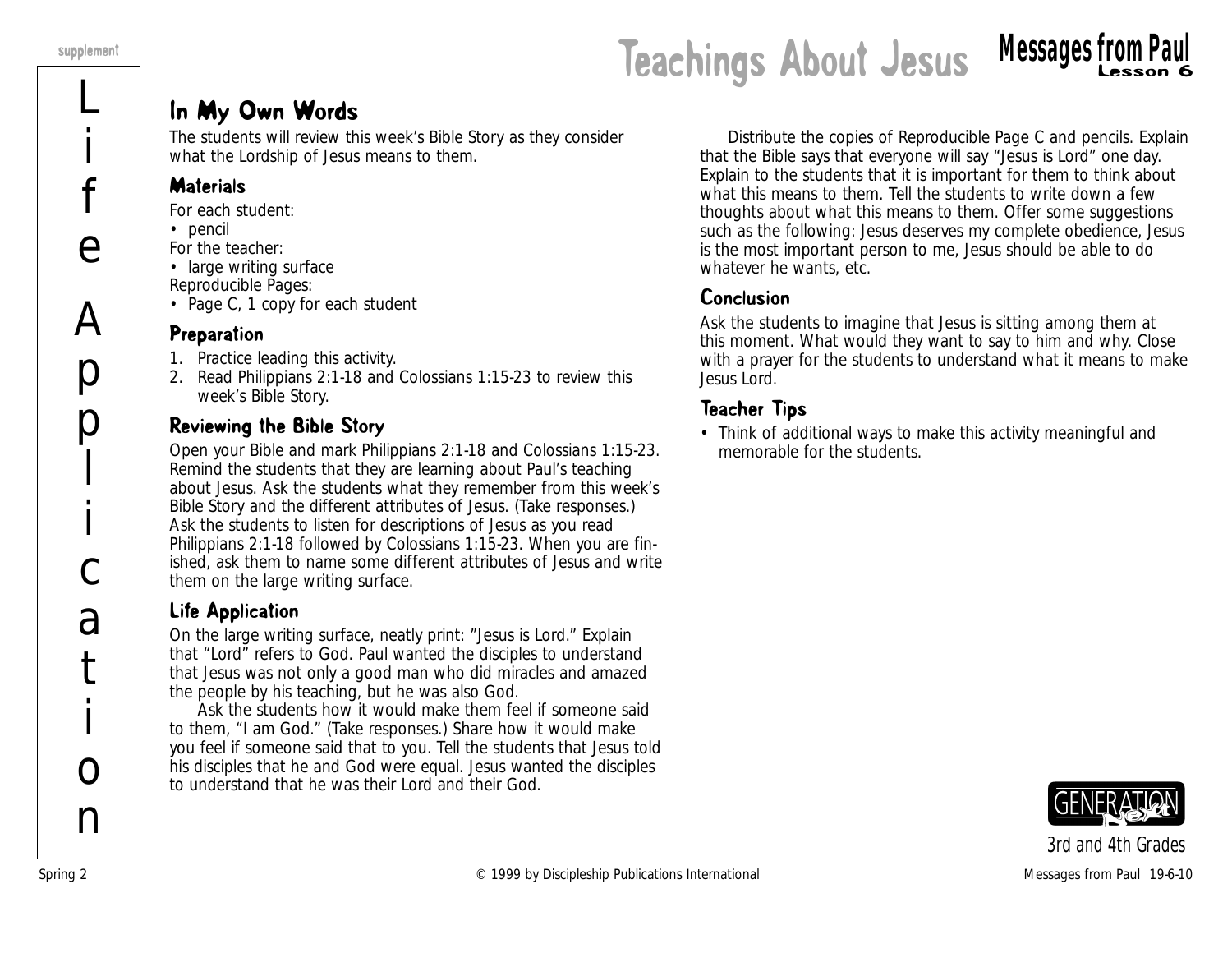

#### Jesus' Password

The students will review key words from this week's lesson as they play Password.

#### **Materials**

*For the teacher:*

- 10 index cards, 3" x 5"
- red marker
- blue marker
- small container
- 2 chairs
- watch or timer with second hand *Reproducible Pages:*
- Page D, 1 copy for the teacher

#### Preparation

- 1. Using the red marker, neatly print one letter of J-E-S-U-S on five of the index cards. Do the same with the blue marker for the other five index cards.
- 2. Cut out the words from your copy of Reproducible Page D. Fold them and place them in the container.

#### **Instructions**

- 1. Introduce today's activity: *In your Bible Story this week, you learned about Paul's teaching about Jesus. Paul taught the disciples that Jesus was equal to God. Paul described Jesus in many different ways to help the disciples appreciate how powerful and awesome Jesus was. Paul explained that Jesus was the Creator of the universe and Lord of all. In your game today, you will review some of the words that Paul used to describe Jesus and then play a game to see if you can guess them.*
- 2. Divide the students into two teams, being careful to balance the students who did not hear this week's Bible Story with those who did. Seat the teams on opposite sides of a circle. Set up the two chairs facing each other in the middle of the circle.
- 3. Show the students the small container with the words you prepared. Read the list of words from the back of this Lesson Card to the students. Explain that on each piece of paper is a word that describes something about Jesus. Tell the students that they will take turns trying to make each other quess what the word is.
- 4. Show the students the index cards you prepared. Explain that when one team guesses a word correctly, he will receive a letter. The first team to get all five letters in JESUS wins.
- 5. Choose a student to help demonstrate how to play this game. Choose a piece of paper from the container and look at it without anyone else seeing it. Then, using the guide on the back of this Lesson Card, try to describe the word on your paper without saying the word. Do this for two minutes. Explain that if the student guesses correctly, he would earn one letter for his team.
- 6. Choose two students from one team to sit on the chairs. Choose one student to pick a word and the other to guess. After two minutes, have them return to their seats in the circle and have two students from the opposite team sit in the chairs. Continue playing until a team has earned all five cards with the letters for JESUS.

#### Conclusion

Ask the students what is one word they would choose to describe Jesus. Close with a prayer thanking God for Jesus.

#### Teacher Tips

• Adapt this game to the needs and skill level of your students.

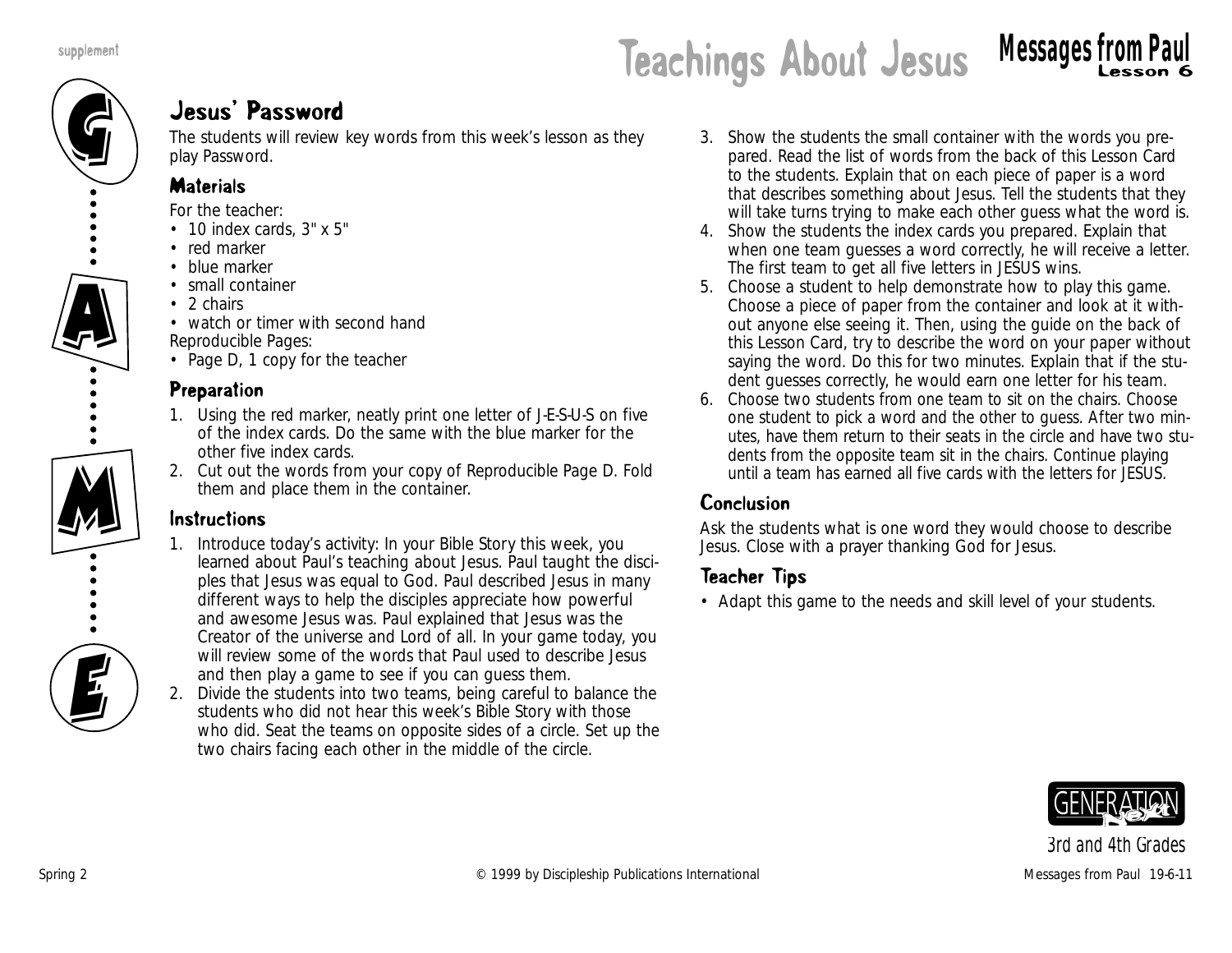G

A

M

E

## supplement **Supplement Cachings About Jesus Messages from Paul**

#### Passwords

Clues to help the player guess

| servant   | This is a person who helps others and does things for others.                   |
|-----------|---------------------------------------------------------------------------------|
| humble    | This is a word that describes someone who considers others better than himself. |
| obedient  | This is a word that describes someone who does what he is told to do.           |
| firstborn | This is a word that describes someone who is the oldest child.                  |
| head      | This is a word that describes the part of your body on your neck.               |
| supreme   | This is a word that means ultimate, rich, powerful.                             |
| slave     | This is a person who must work and do what others tell him to do.               |
| human     | Jesus was both God and                                                          |
| peace     | This is a feeling of calm and tranguility.                                      |
| death     | This is what Jesus suffered on the cross.                                       |
| cross     | This is where Jesus was killed.                                                 |
| blood     | This is what Jesus spilled for our sins.                                        |
| create    | This is what Jesus and God did in the beginning of time.                        |
| invisible | This means that you cannot see it.                                              |
| heaven    | This is where God and Jesus live.                                               |
| earth     | This is where Jesus spent his life as a man.                                    |
| creator   | This is what we call God for making the world.                                  |
| church    | This is what we call all the disciples who follow Jesus.                        |
| body      | This church is the __________ of Christ.                                        |
| man       | Jesus was both God and a _______.<br><b>GENERALIAN</b>                          |
|           |                                                                                 |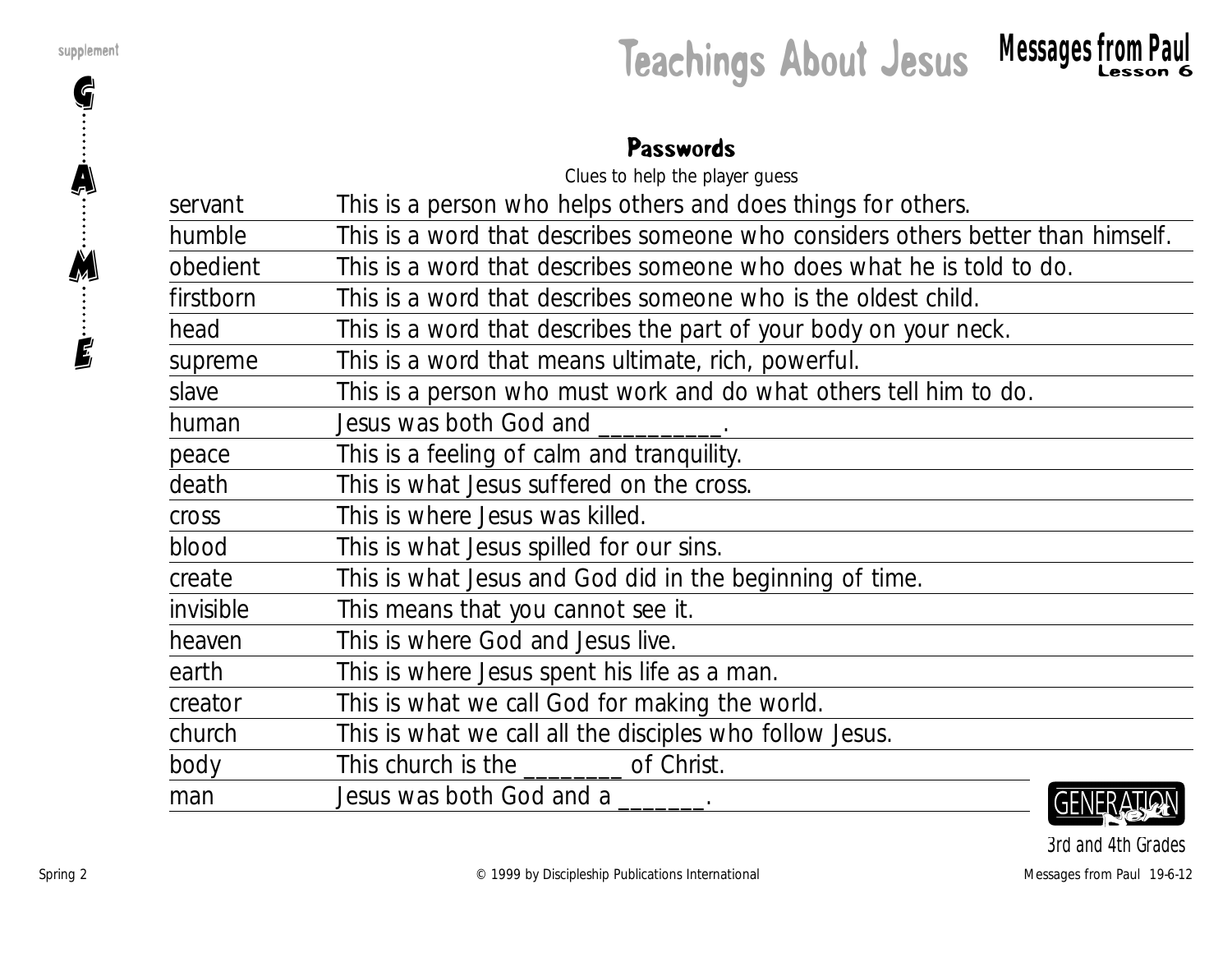

#### supplement **Supplement Messages from Paul** Supplement **Cachings About Jesus Messages from Paul** Memory Match

The students will play a matching game and look up verses about Jesus.

#### **Materials**

*For the teacher:*

- 24 index cards, 3" x 5"
- marker

#### Preparation

- 1. On the index cards, neatly print the words and references as they appear on the back of this Lesson Card.
- 2. Practice leading this activity.

#### Instructions

- 1. Introduce today's activity: *In your Bible Story this week, you learned about Paul's teaching about Jesus. Paul taught the disciples that Jesus was equal to God. Paul described Jesus in many different ways to help the disciples appreciate how powerful and awesome Jesus was. Paul explained that Jesus was the Creator of the universe and Lord of all. In your activity, you will review some of Paul's teaching about Jesus as you play a matching game.*
- 2. Divide the students into two teams. Show them the index cards you prepared. Explain that one of each card is a word or a reference that describes Jesus. The students will take turns turning over two cards at a time to try and find matches.
- 3. Shuffle the cards and place them in four rows of six cards face down. Choose a team to go first. Have one student from that team turn over two cards. If they match, he may remove the cards. If they do not match, he should turn them back over and the next player may go.
- 4. Have the students play until they have located all the matches. Once they have their matches, tell the students on each team to take turns doing what is written on their matches, whether it is looking up a verse or locating a word in a verse.

#### Conclusion

Ask the students what one attitude of Jesus they most want to imitate and why. Close with a prayer thanking God for Jesus' awesome example.

#### Teacher Tips

• Think of additional ways to play or modify this activity.



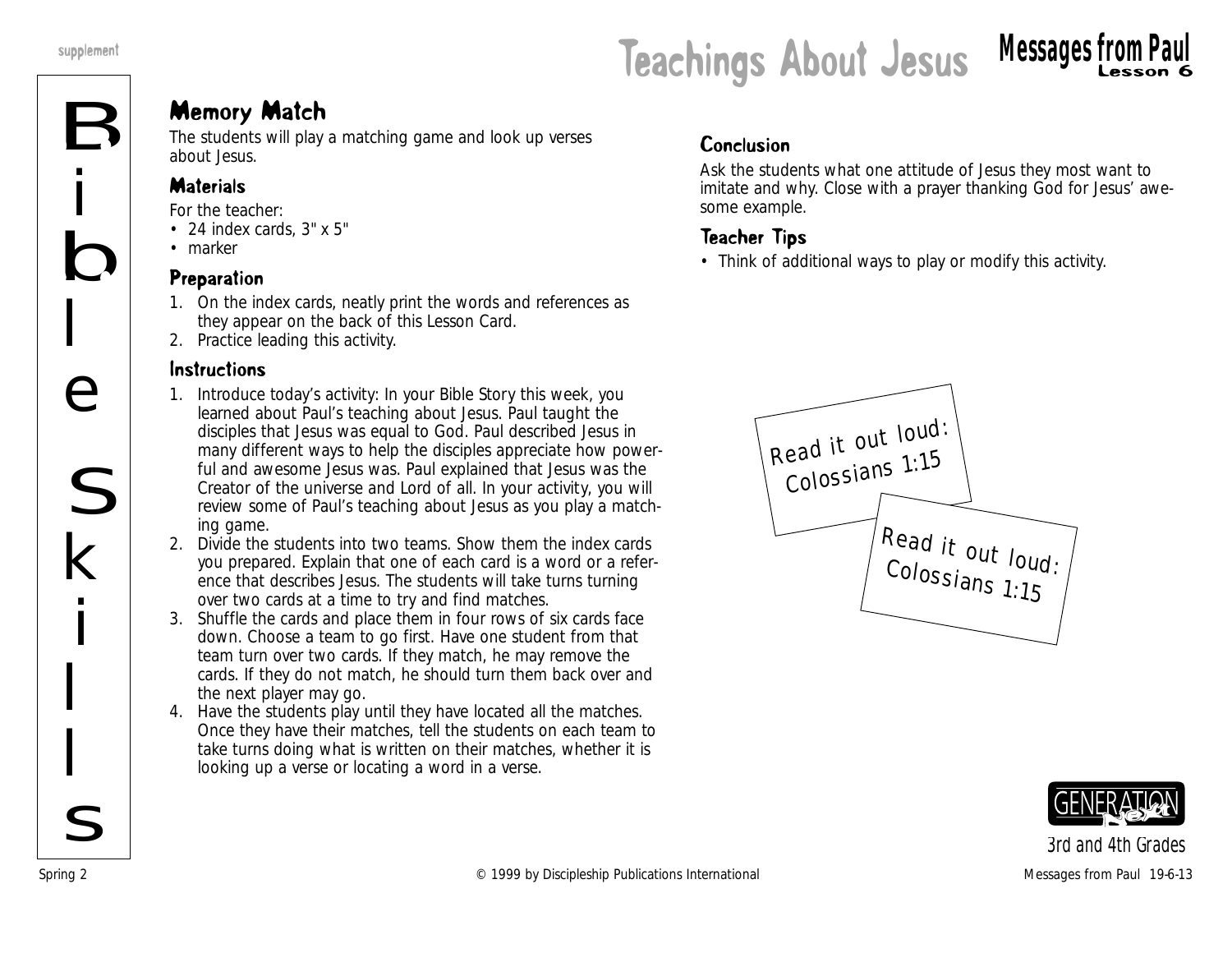B

i

b

l

e

S

k

i

l  $\overline{\mathsf{L}}$ 

s

#### Memory Match

| Read it out loud:<br>Colossians 1:15              | Find this word in<br>Philippians 2:11.<br>Lord           | Find this word in<br>Colossians 1:18.<br>Head              | Read it out loud:<br>Colossians 1:17           |
|---------------------------------------------------|----------------------------------------------------------|------------------------------------------------------------|------------------------------------------------|
| Find this word in<br>Philippians 2.<br>Attitude   | Find this word in<br>Philippians 2.<br><b>Knee</b>       | Read it out loud:<br>Colossians 1:15                       | Find this word in<br>Philippians 2:11.<br>Lord |
| Find this word in<br>Colossians 1:18.<br>Head     | Read it out loud:<br>Colossians 1:17                     | Find this word in<br>Philippians 2.<br>Attitude            | Find this word in<br>Philippians 2.<br>Knee    |
| Philippians 2:14                                  | Say it with a smile: Stand up and say:<br>Jesus is Lord! | Read it out loud:<br>Colossians 1:16                       | Read it out loud:<br>Philippians 2:5           |
| Find this word in<br>Philippians 2.<br>Compassion | Find this word in<br>Philippians 2.<br>Humbled           | Say it with a smile: Stand up and say:<br>Philippians 2:14 | Jesus is Lord!                                 |
| Read it out loud:<br>Colossians 1:16              | Read it out loud:<br>Philippians 2:5                     | Find this word in<br>Philippians 2.<br>Compassion          | Find this word in<br>Philippians 2.<br>Humbled |

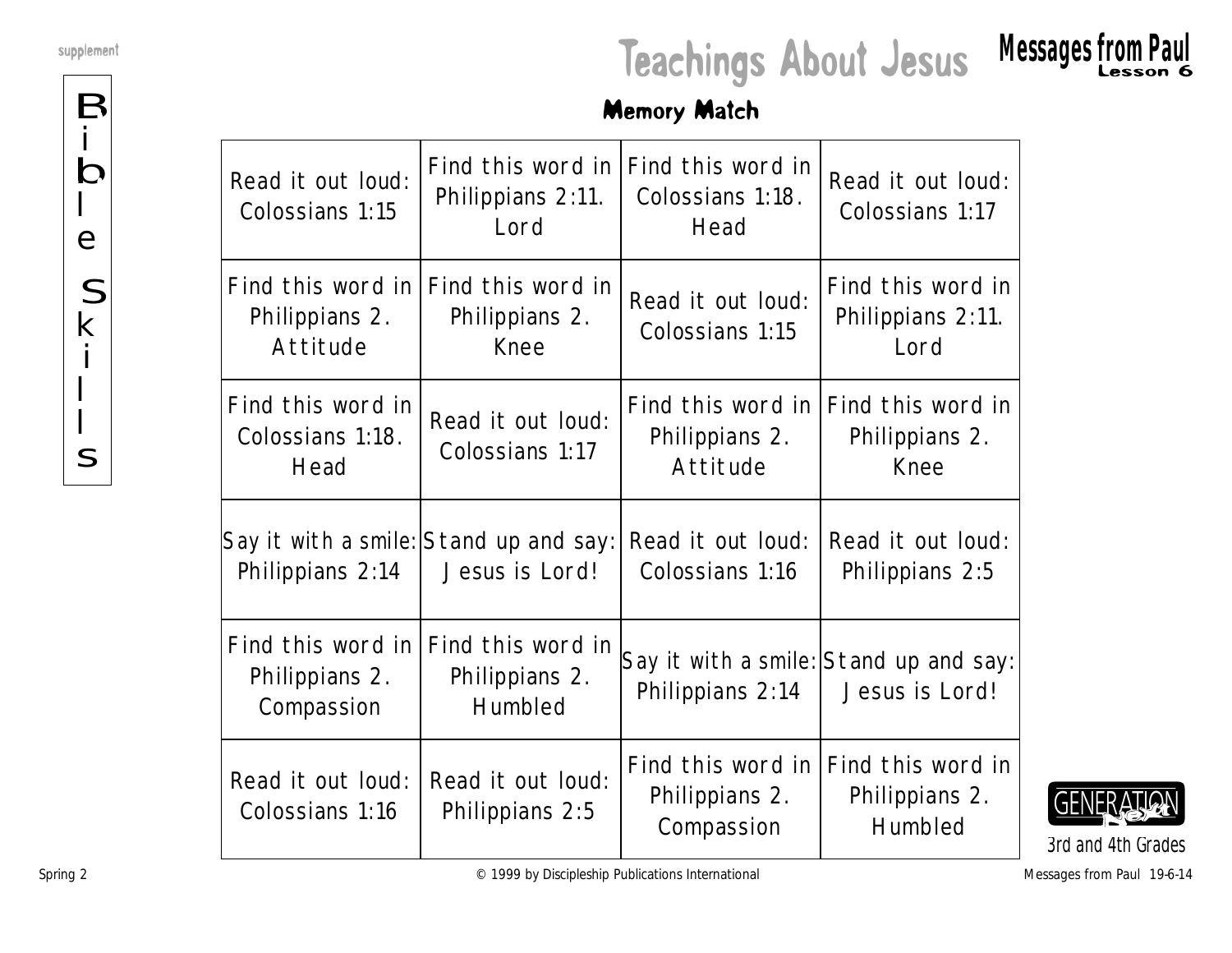## **Core/Craft**<br>1 copy for each student



folding picture



*3rd and 4th Grades*

A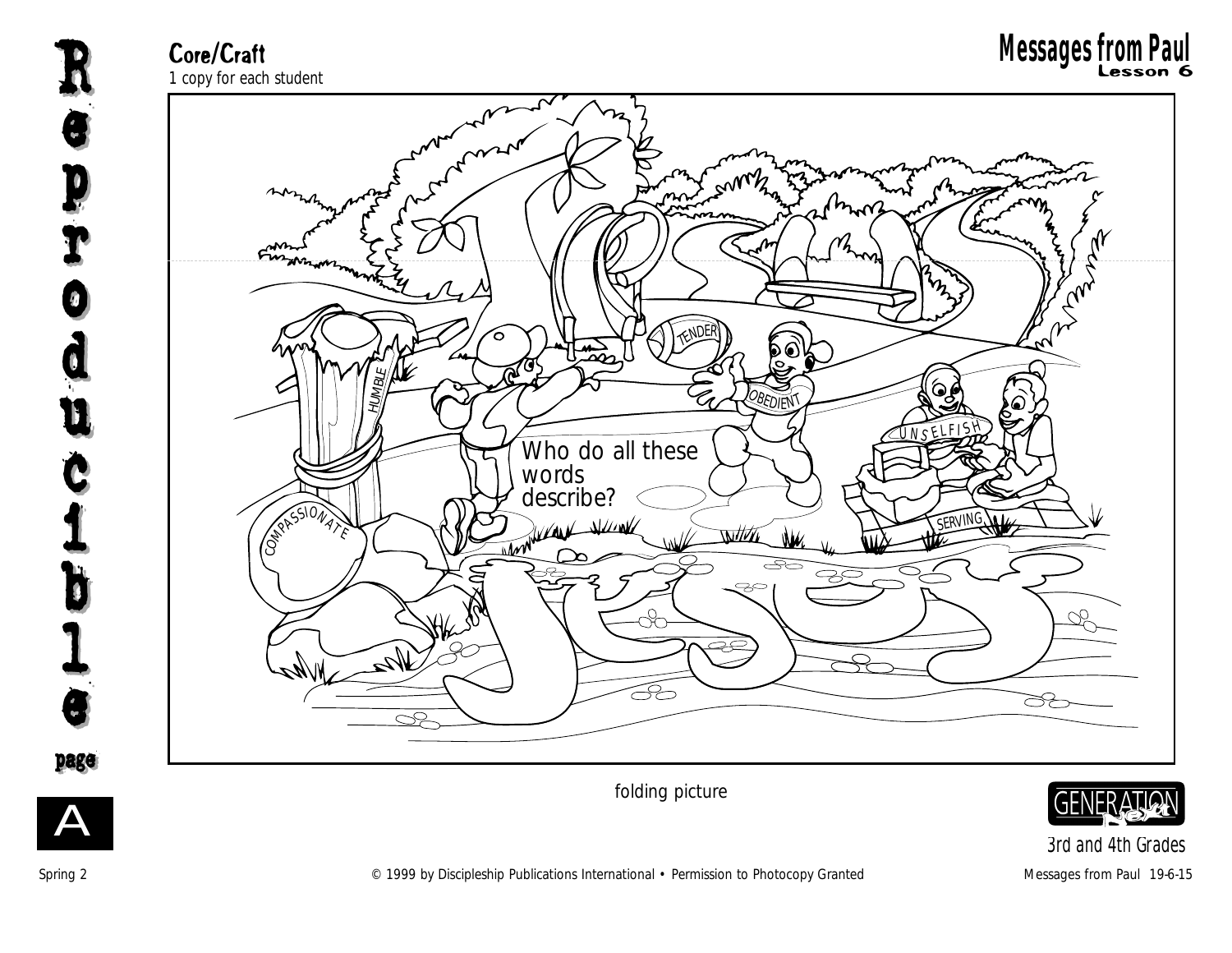This page intentionally left blank



Spring 2 Messages from Paul 19-6-16 *3rd and 4th Grades*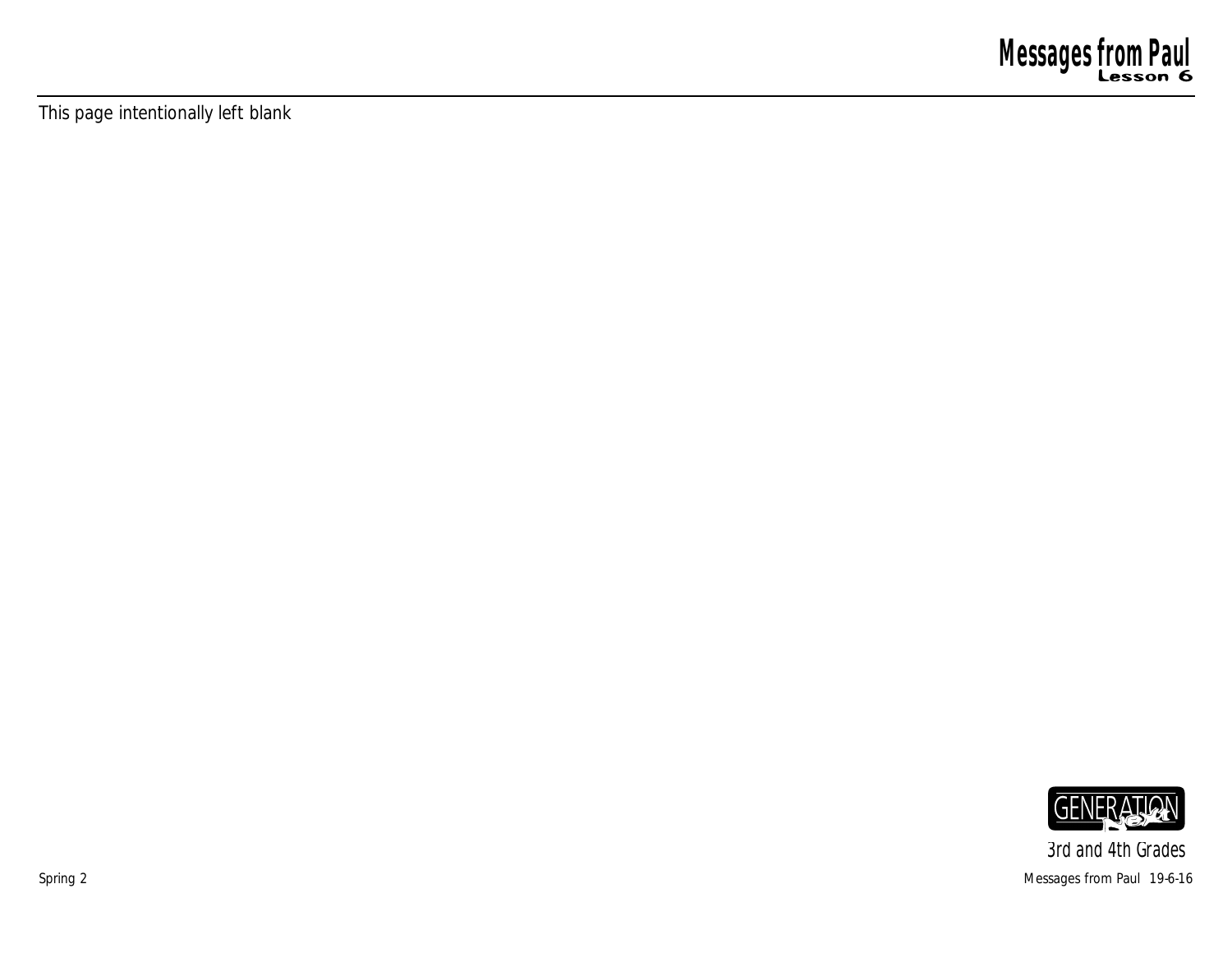**Supplement/Preclass**<br>1 copy for each student



Who Is Lord? Who Is Lord? Who Is Lord? Who Is Lord? Who Is Lord? Who Is Lord? Who Is Lord? Who Is Lord? Who Is Lord? Who Is Lo



*3rd and 4th Grades*

B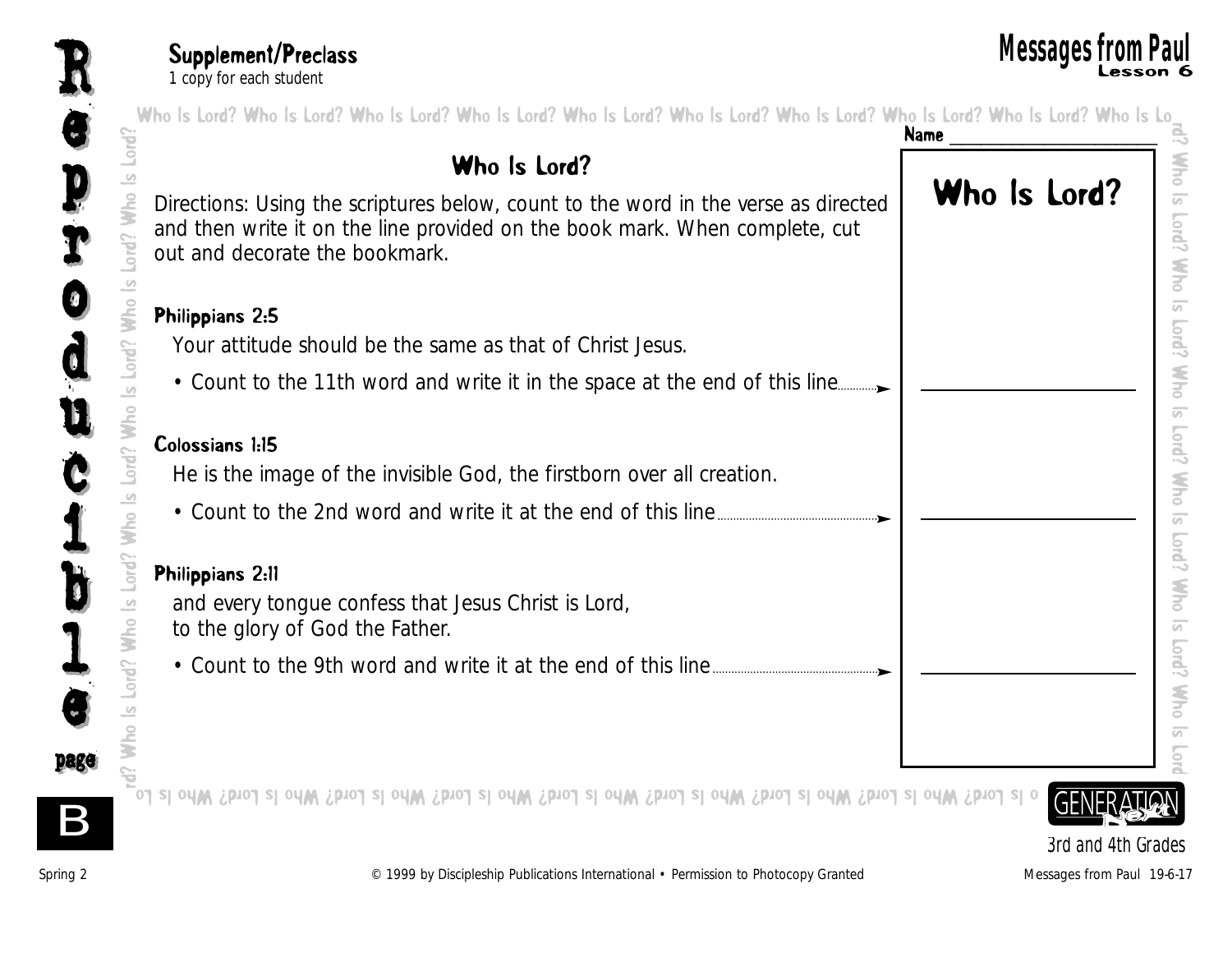| TO | Supplement/Life Application | <b>Messages from Paul</b> |  |
|----|-----------------------------|---------------------------|--|
| r  | copy for each student       | Lesson 6                  |  |
|    |                             |                           |  |

1 copy for each student Lesson 6

Name **\_\_\_\_\_\_\_\_\_\_\_\_\_\_\_\_\_\_\_\_\_\_\_\_\_\_\_\_\_**

In My Own Words

# Jesus Is Lord

e

e

R

p

p

r

r

o o

d

d

u

u

c

Č

i

i

b

b

 $\mathbf{I}% _{t}\left| \mathbf{I}_{t}\right| =\mathbf{I}_{t}+\mathbf{I}_{t}+\mathbf{I}_{t}+\mathbf{I}_{t}+\mathbf{I}_{t}+\mathbf{I}_{t}+\mathbf{I}_{t}+\mathbf{I}_{t}+\mathbf{I}_{t}+\mathbf{I}_{t}+\mathbf{I}_{t}+\mathbf{I}_{t}+\mathbf{I}_{t}+\mathbf{I}_{t}+\mathbf{I}_{t}+\mathbf{I}_{t}+\mathbf{I}_{t}+\mathbf{I}_{t}+\mathbf{I}_{t}+\mathbf{I}_{t}+\mathbf{I}_{t}+\mathbf{I}_{t}+\mathbf{I}_{t}+\mathbf{I}_{t}+\mathbf{I$ 

l

e

e



*3rd and 4th Grades*

Spring 2 **Spring 2** Messages from Paul 19-6-18